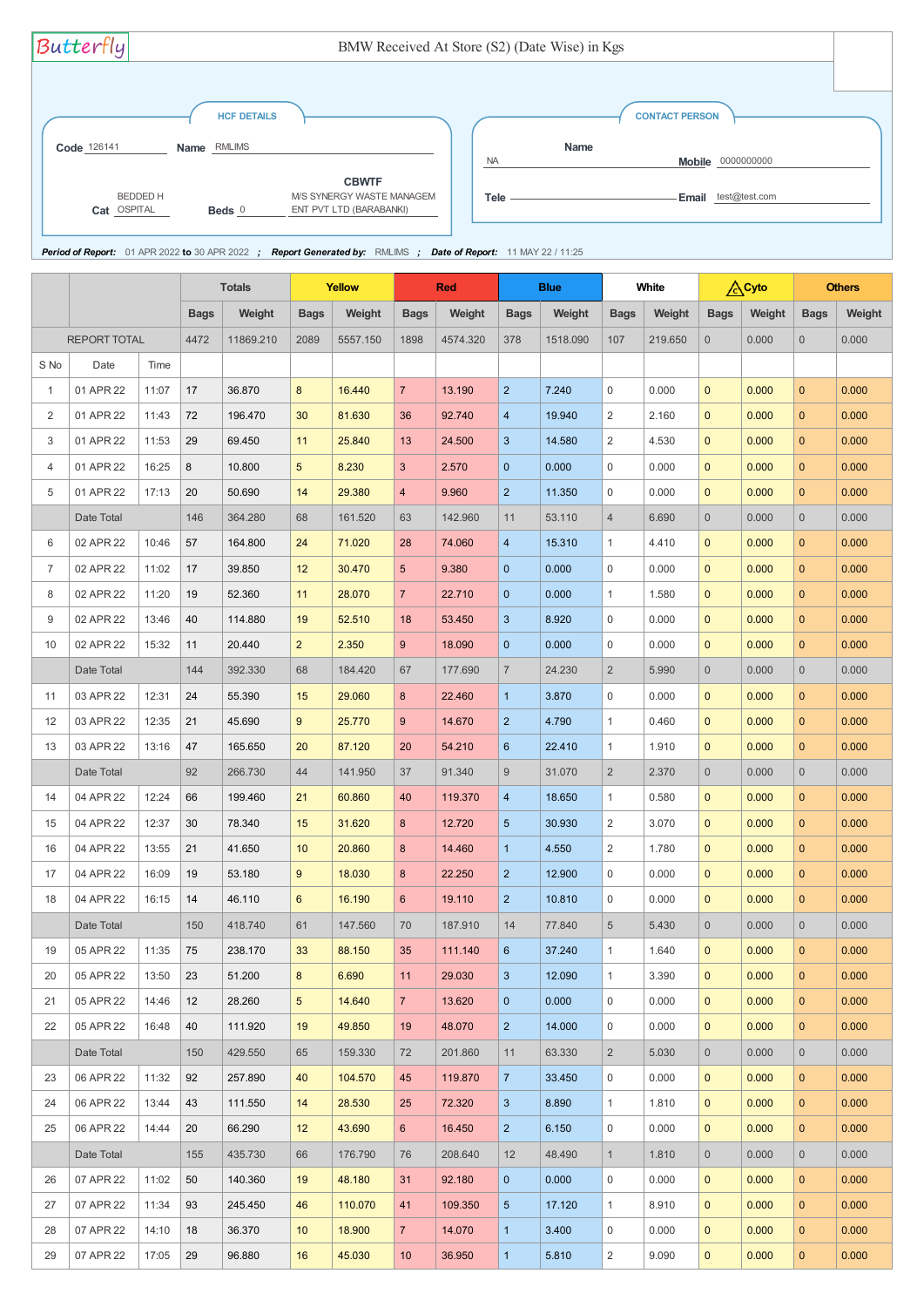|    |            |       |                | <b>Totals</b> | <b>Yellow</b>  |         |                 | <b>Red</b> |                | <b>Blue</b> |                | <b>White</b> |                | <b>A</b> Cyto |                | <b>Others</b> |
|----|------------|-------|----------------|---------------|----------------|---------|-----------------|------------|----------------|-------------|----------------|--------------|----------------|---------------|----------------|---------------|
|    |            |       | <b>Bags</b>    | Weight        | <b>Bags</b>    | Weight  | <b>Bags</b>     | Weight     | <b>Bags</b>    | Weight      | <b>Bags</b>    | Weight       | <b>Bags</b>    | Weight        | <b>Bags</b>    | Weight        |
|    | Date Total |       | 190            | 519.060       | 91             | 222.180 | 89              | 252.550    | $\overline{7}$ | 26.330      | 3              | 18.000       | $\overline{0}$ | 0.000         | $\overline{0}$ | 0.000         |
| 30 | 08 APR 22  | 11:13 | 19             | 47.750        | 9              | 28.950  | 9               | 13.860     | $\mathbf{1}$   | 4.940       | $\mathbf 0$    | 0.000        | $\mathbf{0}$   | 0.000         | $\overline{0}$ | 0.000         |
| 31 | 08 APR 22  | 11:51 | 40             | 85.180        | 18             | 30.780  | 13              | 29.950     | $\overline{2}$ | 15.570      | $\overline{7}$ | 8.880        | $\mathbf{0}$   | 0.000         | $\overline{0}$ | 0.000         |
| 32 | 08 APR 22  | 12:39 | 76             | 217.380       | 32             | 83.970  | 31              | 87.800     | 10             | 39.300      | 3              | 6.310        | $\mathbf{0}$   | 0.000         | $\overline{0}$ | 0.000         |
| 33 | 08 APR 22  | 13:13 | 5              | 24.130        | $\mathbf{0}$   | 0.000   | $\mathbf{0}$    | 0.000      | $\overline{5}$ | 24.130      | $\mathbf 0$    | 0.000        | $\mathbf{0}$   | 0.000         | $\overline{0}$ | 0.000         |
| 34 | 08 APR 22  | 16:23 | 21             | 59.970        | 12             | 33.230  | $6\phantom{1}$  | 16.530     | $\overline{2}$ | 7.390       | $\mathbf{1}$   | 2.820        | $\mathbf{0}$   | 0.000         | $\overline{0}$ | 0.000         |
|    | Date Total |       | 161            | 434.410       | 71             | 176.930 | 59              | 148.140    | 20             | 91.330      | 11             | 18.010       | $\overline{0}$ | 0.000         | $\overline{0}$ | 0.000         |
| 35 | 09 APR 22  | 11:45 | 17             | 35.680        | 9              | 21.750  | 8               | 13.930     | $\overline{0}$ | 0.000       | $\overline{0}$ | 0.000        | $\mathbf{0}$   | 0.000         | $\overline{0}$ | 0.000         |
| 36 | 09 APR 22  | 12:31 | 46             | 111.580       | 23             | 53.880  | 21              | 47.130     | 2              | 10.570      | $\mathbf{0}$   | 0.000        | $\mathbf{0}$   | 0.000         | $\overline{0}$ | 0.000         |
| 37 | 09 APR 22  | 12:35 | 20             | 60.970        | 13             | 45.170  | $\overline{7}$  | 15.800     | $\overline{0}$ | 0.000       | $\mathbf{0}$   | 0.000        | $\mathbf{0}$   | 0.000         | $\overline{0}$ | 0.000         |
| 38 | 09 APR 22  | 13:58 | 59             | 156.170       | 22             | 42.510  | 16              | 55.880     | 17             | 51.530      | 4              | 6.250        | $\mathbf{0}$   | 0.000         | $\overline{0}$ | 0.000         |
| 39 | 09 APR 22  | 16:06 | 15             | 30.400        | 4              | 7.510   | 10 <sup>°</sup> | 19.570     | $\mathbf{1}$   | 3.320       | $\mathbf{0}$   | 0.000        | $\mathbf{0}$   | 0.000         | $\overline{0}$ | 0.000         |
|    | Date Total |       | 157            | 394.800       | 71             | 170.820 | 62              | 152.310    | 20             | 65.420      | $\overline{4}$ | 6.250        | $\overline{0}$ | 0.000         | $\overline{0}$ | 0.000         |
| 40 | 10 APR 22  | 11:09 | 13             | 38.370        | 8              | 28.310  | $\overline{4}$  | 6.200      | $\mathbf{1}$   | 3.860       | $\mathbf 0$    | 0.000        | $\mathbf{0}$   | 0.000         | $\overline{0}$ | 0.000         |
| 41 | 10 APR 22  | 12:36 | 33             | 72.130        | 14             | 33.360  | 19              | 38.770     | $\overline{0}$ | 0.000       | $\mathbf 0$    | 0.000        | $\mathbf{0}$   | 0.000         | $\overline{0}$ | 0.000         |
| 42 | 10 APR 22  | 13:07 | 40             | 110.140       | 19             | 55.210  | 16              | 31.960     | $\overline{4}$ | 18.880      | $\mathbf{1}$   | 4.090        | $\mathbf{0}$   | 0.000         | $\overline{0}$ | 0.000         |
|    | Date Total |       | 86             | 220,640       | 41             | 116.880 | 39              | 76.930     | 5              | 22.740      | $\mathbf{1}$   | 4.090        | $\overline{0}$ | 0.000         | $\overline{0}$ | 0.000         |
| 43 | 11 APR 22  | 11:21 | 39             | 98.530        | 16             | 39.550  | 20              | 47.480     | $\mathbf{3}$   | 11.500      | $\mathbf 0$    | 0.000        | $\mathbf 0$    | 0.000         | $\mathbf{0}$   | 0.000         |
| 44 | 11 APR 22  | 11:46 | 28             | 60.950        | 14             | 18.860  | 10 <sup>°</sup> | 16.730     | 4              | 25.360      | $\mathbf 0$    | 0.000        | $\mathbf{0}$   | 0.000         | $\overline{0}$ | 0.000         |
| 45 | 11 APR 22  | 11:58 | 16             | 38.300        | $\overline{7}$ | 24.930  | 6 <sup>1</sup>  | 8.970      | $\mathbf{1}$   | 1.840       | $\overline{2}$ | 2.560        | $\mathbf{0}$   | 0.000         | $\overline{0}$ | 0.000         |
| 46 | 11 APR 22  | 16:44 | 24             | 53.380        | 13             | 32.740  | 10 <sup>°</sup> | 19.530     | $\mathbf{0}$   | 0.000       | $\mathbf{1}$   | 1.110        | $\mathbf{0}$   | 0.000         | $\mathbf{0}$   | 0.000         |
|    | Date Total |       | 107            | 251.160       | 50             | 116.080 | 46              | 92.710     | 8              | 38.700      | $\sqrt{3}$     | 3.670        | $\overline{0}$ | 0.000         | $\overline{0}$ | 0.000         |
| 47 | 12 APR 22  | 09:11 | 55             | 105.810       | 28             | 46.460  | 22              | 36.480     | $\overline{4}$ | 20.390      | $\mathbf{1}$   | 2.480        | $\mathbf{0}$   | 0.000         | $\mathbf{0}$   | 0.000         |
| 48 | 12 APR 22  | 09:48 | 83             | 229.620       | 40             | 101.670 | 32              | 85.730     | 11             | 42.220      | 0              | 0.000        | $\mathbf{0}$   | 0.000         | $\mathbf{0}$   | 0.000         |
| 49 | 12 APR 22  | 11:29 | 11             | 29.920        | 6              | 17.570  | 5 <sup>5</sup>  | 12.350     | $\overline{0}$ | 0.000       | $\mathbf 0$    | 0.000        | $\mathbf{0}$   | 0.000         | $\overline{0}$ | 0.000         |
| 50 | 12 APR 22  | 16:42 | 16             | 38.880        | 10             | 19.430  | $6\overline{6}$ | 19.450     | $\mathbf{0}$   | 0.000       | $\mathbf 0$    | 0.000        | $\mathbf{0}$   | 0.000         | $\overline{0}$ | 0.000         |
| 51 | 12 APR 22  | 17:04 | 32             | 75.810        | 17             | 38.390  | 14              | 32.100     | $\mathbf{1}$   | 5.320       | $\mathbf 0$    | 0.000        | $\mathbf{0}$   | 0.000         | $\overline{0}$ | 0.000         |
|    | Date Total |       | 197            | 480.040       | 101            | 223.520 | 79              | 186.110    | 16             | 67.930      | $\mathbf{1}$   | 2.480        | $\overline{0}$ | 0.000         | $\overline{0}$ | 0.000         |
| 52 | 13 APR 22  | 10:54 | 35             | 74.500        | 15             | 31.260  | 15              | 31.140     | $\mathbf{3}$   | 8.740       | $\overline{2}$ | 3.360        | $\mathbf{0}$   | 0.000         | $\mathbf{0}$   | 0.000         |
| 53 | 13 APR 22  | 11:29 | 22             | 88.830        | 13             | 61.960  | 7 <sup>1</sup>  | 16.200     | 2 <sup>2</sup> | 10.670      | $\mathbf 0$    | 0.000        | $\mathbf{0}$   | 0.000         | $\overline{0}$ | 0.000         |
| 54 | 13 APR 22  | 12:03 | 44             | 136.950       | 23             | 83.730  | 20              | 46.180     | $\overline{0}$ | 0.000       | $\mathbf{1}$   | 7.040        | $\mathbf{0}$   | 0.000         | $\mathbf{0}$   | 0.000         |
| 55 | 13 APR 22  | 12:04 | $\overline{2}$ | 9.280         | $\overline{0}$ | 0.000   | $\overline{0}$  | 0.000      | 2 <sup>2</sup> | 9.280       | $\mathbf{0}$   | 0.000        | $\mathbf{0}$   | 0.000         | $\overline{0}$ | 0.000         |
| 56 | 13 APR 22  | 12:13 | 20             | 59.070        | 13             | 35.560  | $\overline{7}$  | 23.510     | $\overline{0}$ | 0.000       | $\mathbf 0$    | 0.000        | $\mathbf{0}$   | 0.000         | $\overline{0}$ | 0.000         |
| 57 | 13 APR 22  | 16:18 | 9              | 29.510        | 6              | 22.980  | 2 <sup>1</sup>  | 3.420      | $\mathbf{1}$   | 3.110       | $\mathbf 0$    | 0.000        | $\mathbf{0}$   | 0.000         | $\overline{0}$ | 0.000         |
| 58 | 13 APR 22  | 16:58 | 32             | 102.580       | 17             | 45.680  | 15              | 56.900     | $\overline{0}$ | 0.000       | $\mathbf 0$    | 0.000        | $\mathbf{0}$   | 0.000         | $\overline{0}$ | 0.000         |
| 59 | 13 APR 22  | 17:03 | $6\phantom{1}$ | 12.020        | $\overline{3}$ | 5.280   | 3               | 6.740      | $\overline{0}$ | 0.000       | $\mathbf 0$    | 0.000        | $\mathbf{0}$   | 0.000         | $\Omega$       | 0.000         |
|    | Date Total |       | 170            | 512.740       | 90             | 286.450 | 69              | 184.090    | 8              | 31.800      | $\mathfrak{S}$ | 10.400       | $\overline{0}$ | 0.000         | $\overline{0}$ | 0.000         |
| 60 | 14 APR 22  | 10:15 | 42             | 101.400       | 17             | 26.040  | 16              | 45.080     | 7 <sup>7</sup> | 25.720      | $\overline{2}$ | 4.560        | $\overline{0}$ | 0.000         | $\overline{0}$ | 0.000         |
| 61 | 14 APR 22  | 12:20 | 16             | 43.830        | $\overline{7}$ | 15.750  | 7 <sup>7</sup>  | 22.080     | 2 <sup>1</sup> | 6.000       | $\overline{0}$ | 0.000        | $\overline{0}$ | 0.000         | $\mathbf{0}$   | 0.000         |
| 62 | 14 APR 22  | 12:56 | 59             | 152.100       | 29             | 73.090  | 24              | 53.000     | 6 <sup>°</sup> | 26.010      | $\overline{0}$ | 0.000        | $\overline{0}$ | 0.000         | $\mathbf{0}$   | 0.000         |
|    | Date Total |       | 117            | 297.330       | 53             | 114.880 | 47              | 120.160    | 15             | 57.730      | $2^{\circ}$    | 4.560        | $\overline{0}$ | 0.000         | $\overline{0}$ | 0.000         |
| 63 | 15 APR 22  | 10:40 | 19             | 44.760        | 13             | 32.960  | 5 <sup>5</sup>  | 8.620      | $\mathbf{1}$   | 3.180       | $\overline{0}$ | 0.000        | $\overline{0}$ | 0.000         | $\overline{0}$ | 0.000         |
| 64 | 15 APR 22  | 11:40 | 28             | 70.700        | 14             | 29.670  | 8 <sup>°</sup>  | 18.670     | $\overline{5}$ | 20.330      | $\mathbf{1}$   | 2.030        | $\overline{0}$ | 0.000         | $\overline{0}$ | 0.000         |
| 65 | 15 APR 22  | 12:22 | 34             | 159.210       | 17             | 97.240  | 12              | 34.600     | $\overline{4}$ | 25.030      | $\mathbf{1}$   | 2.340        | $\overline{0}$ | 0.000         | $\overline{0}$ | 0.000         |
|    | Date Total |       | 81             | 274.670       | 44             | 159.870 | 25              | 61.890     | 10             | 48.540      | $2^{\circ}$    | 4.370        | $\overline{0}$ | 0.000         | $\overline{0}$ | 0.000         |
| 66 | 16 APR 22  | 10:25 | 14             | 37.120        | 8              | 22.760  | 5 <sub>5</sub>  | 13.650     | $\overline{0}$ | 0.000       | $\mathbf{1}$   | 0.710        | $\mathbf{0}$   | 0.000         | $\mathbf{0}$   | 0.000         |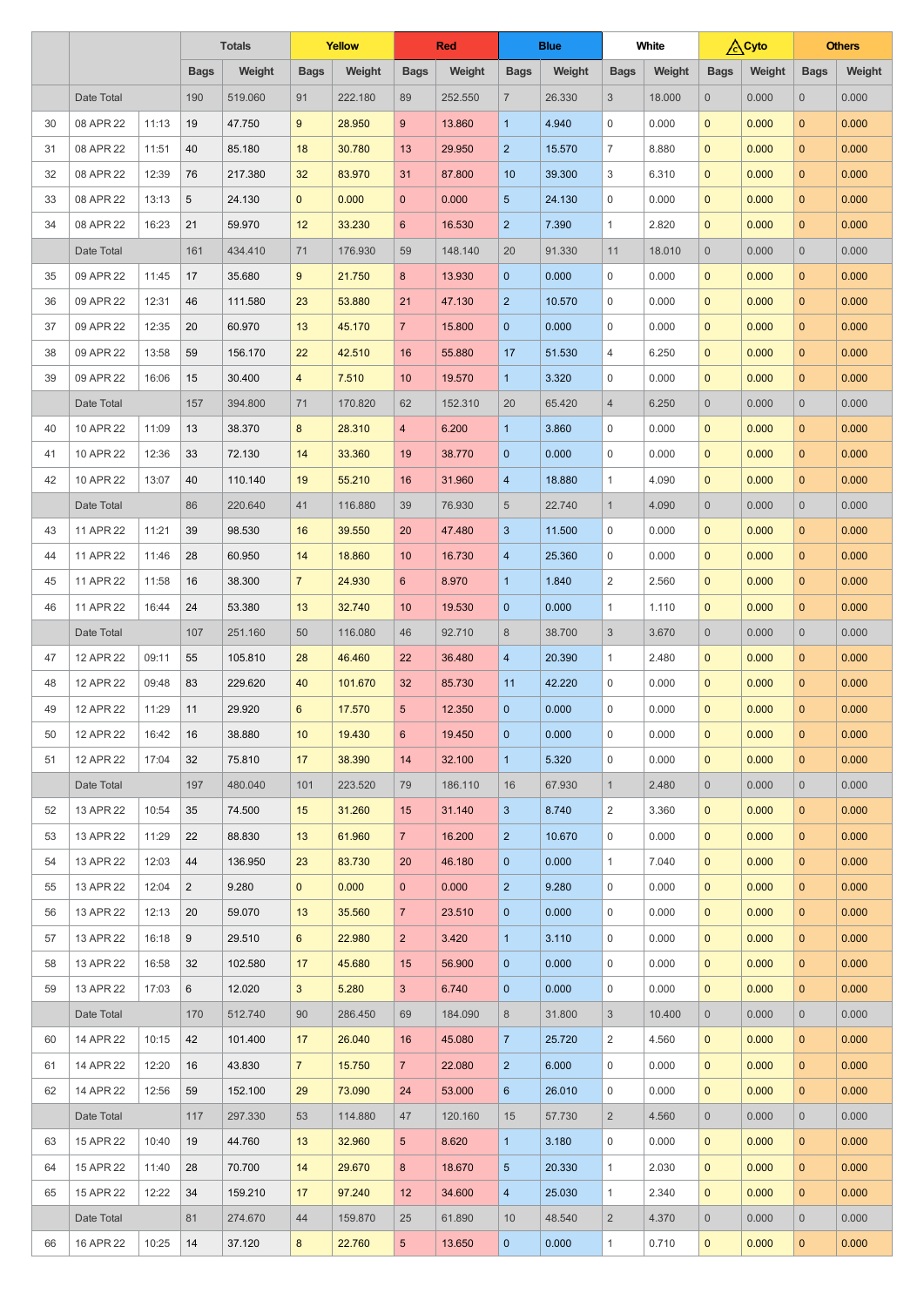|     |            |       | <b>Totals</b>  |         | <b>Yellow</b>   |         | <b>Red</b>      |         | <b>Blue</b>     |        | <b>White</b>   |        | <b>A</b> Cyto       |        |                | <b>Others</b> |
|-----|------------|-------|----------------|---------|-----------------|---------|-----------------|---------|-----------------|--------|----------------|--------|---------------------|--------|----------------|---------------|
|     |            |       | <b>Bags</b>    | Weight  | <b>Bags</b>     | Weight  | <b>Bags</b>     | Weight  | <b>Bags</b>     | Weight | <b>Bags</b>    | Weight | <b>Bags</b>         | Weight | <b>Bags</b>    | Weight        |
| 67  | 16 APR 22  | 11:19 | 56             | 172.160 | 23              | 61.550  | 31              | 105.730 | $\mathbf{1}$    | 3.330  | $\mathbf{1}$   | 1.550  | $\mathbf{0}$        | 0.000  | $\mathbf{0}$   | 0.000         |
| 68  | 16 APR 22  | 12:00 | 20             | 62.570  | 9               | 20.440  | 8               | 20.280  | $\overline{2}$  | 18.770 | 1              | 3.080  | $\mathbf{0}$        | 0.000  | $\mathbf{0}$   | 0.000         |
| 69  | 16 APR 22  | 16:02 | 8              | 15.260  | $\overline{4}$  | 8.270   | $\overline{4}$  | 6.990   | $\mathbf{0}$    | 0.000  | $\mathbf 0$    | 0.000  | $\mathbf{0}$        | 0.000  | $\overline{0}$ | 0.000         |
| 70  | 16 APR 22  | 16:16 | 12             | 20.400  | $5\overline{)}$ | 7.670   | $\overline{7}$  | 12.730  | $\overline{0}$  | 0.000  | $\mathbf 0$    | 0.000  | $\mathbf{0}$        | 0.000  | $\mathbf{0}$   | 0.000         |
|     | Date Total |       | 110            | 307.510 | 49              | 120.690 | 55              | 159.380 | $\sqrt{3}$      | 22.100 | $\mathfrak{S}$ | 5.340  | $\overline{0}$      | 0.000  | $\overline{0}$ | 0.000         |
| 71  | 17 APR 22  | 10:36 | 10             | 37.910  | $\overline{7}$  | 31.210  | $\mathbf{3}$    | 6.700   | $\mathbf{0}$    | 0.000  | $\mathbf 0$    | 0.000  | $\mathbf{0}$        | 0.000  | $\overline{0}$ | 0.000         |
| 72  | 17 APR 22  | 12:24 | 35             | 90.430  | 17              | 50.780  | 13              | 25.910  | $\overline{4}$  | 12.260 | $\mathbf{1}$   | 1.480  | $\mathbf{0}$        | 0.000  | $\mathbf{0}$   | 0.000         |
| 73  | 17 APR 22  | 12:37 | 6              | 16.450  | $\mathbf{0}$    | 0.000   | $6^{\circ}$     | 16.450  | $\mathbf{0}$    | 0.000  | $\mathbf 0$    | 0.000  | $\mathbf{0}$        | 0.000  | $\overline{0}$ | 0.000         |
| 74  | 17 APR 22  | 12:41 | 10             | 22.790  | 10              | 22.790  | $\mathbf{0}$    | 0.000   | $\mathbf{0}$    | 0.000  | $\mathbf 0$    | 0.000  | $\mathbf{0}$        | 0.000  | $\overline{0}$ | 0.000         |
|     | Date Total |       | 61             | 167.580 | 34              | 104.780 | 22              | 49.060  | $\overline{4}$  | 12.260 | $\mathbf{1}$   | 1.480  | $\overline{0}$      | 0.000  | $\overline{0}$ | 0.000         |
| 75  | 18 APR 22  | 10:59 | 19             | 59.740  | 9               | 32.330  | $9^{\circ}$     | 23.430  | $\mathbf{1}$    | 3.980  | $\mathbf 0$    | 0.000  | $\mathbf{0}$        | 0.000  | $\overline{0}$ | 0.000         |
| 76  | 18 APR 22  | 12:42 | 54             | 134.670 | 24              | 60.970  | 26              | 57.100  | $\overline{4}$  | 16.600 | $\mathbf 0$    | 0.000  | $\mathbf{0}$        | 0.000  | $\mathbf{0}$   | 0.000         |
| 77  | 18 APR 22  | 14:29 | 30             | 64.930  | 11              | 17.510  | 9               | 12.840  | 9               | 32.390 | $\mathbf{1}$   | 2.190  | $\mathbf{0}$        | 0.000  | $\overline{0}$ | 0.000         |
| 78  | 18 APR 22  | 16:11 | $\overline{4}$ | 27.510  | $\overline{4}$  | 27.510  | $\mathbf{0}$    | 0.000   | $\overline{0}$  | 0.000  | $\mathbf 0$    | 0.000  | $\mathbf{0}$        | 0.000  | $\mathbf{0}$   | 0.000         |
| 79  | 18 APR 22  | 16:36 | 23             | 50.460  | 13              | 34.720  | 10              | 15.740  | $\mathbf{0}$    | 0.000  | $\mathbf 0$    | 0.000  | $\mathbf{0}$        | 0.000  | $\overline{0}$ | 0.000         |
|     | Date Total |       | 130            | 337.310 | 61              | 173.040 | 54              | 109.110 | 14              | 52,970 | $\mathbf{1}$   | 2.190  | $\overline{0}$      | 0.000  | $\overline{0}$ | 0.000         |
| 80  | 19 APR 22  | 10:32 | 19             | 57.780  | 13              | 43.870  | $5\overline{)}$ | 12.740  | $\overline{0}$  | 0.000  | 1              | 1.170  | $\mathbf{0}$        | 0.000  | $\overline{0}$ | 0.000         |
| 81  | 19 APR 22  | 11:35 | 69             | 159.180 | 33              | 73.750  | 30              | 68.720  | $\overline{4}$  | 13.370 | 2              | 3.340  | $\pmb{0}$           | 0.000  | $\mathbf{0}$   | 0.000         |
| 82  | 19 APR 22  | 12:55 | 46             | 97.790  | 19              | 33.120  | 16              | 25.950  | 8               | 35.030 | 3              | 3.690  | $\mathbf{0}$        | 0.000  | $\mathbf{0}$   | 0.000         |
| 83  | 19 APR 22  | 16:47 | 15             | 38.550  | 3 <sup>5</sup>  | 6.450   | 8               | 15.190  | $\overline{4}$  | 16.910 | $\overline{0}$ | 0.000  | $\mathbf{0}$        | 0.000  | $\mathbf{0}$   | 0.000         |
|     | Date Total |       | 149            | 353.300 | 68              | 157.190 | 59              | 122.600 | 16              | 65.310 | 6              | 8.200  | $\overline{0}$      | 0.000  | $\overline{0}$ | 0.000         |
| 84  | 20 APR 22  | 11:14 | 77             | 232.520 | 48              | 150.670 | 25              | 68.040  | $\overline{4}$  | 13.810 | $\overline{0}$ | 0.000  | $\overline{0}$      | 0.000  | $\mathbf{0}$   | 0.000         |
| 85  | 20 APR 22  | 11:22 | 26             | 74.670  | 14              | 48.700  | 7 <sup>7</sup>  | 13.830  | 2 <sup>2</sup>  | 6.900  | 3              | 5.240  | $\mathbf 0$         | 0.000  | $\overline{0}$ | 0.000         |
| 86  | 20 APR 22  | 13:01 | 38             | 77.890  | 15              | 24.640  | 14              | 30.130  | $5\phantom{.0}$ | 16.320 | 4              | 6.800  | $\mathbf 0$         | 0.000  | $\mathbf{0}$   | 0.000         |
| 87  | 20 APR 22  | 16:16 | 15             | 31.420  | 9               | 16.800  | $6^{\circ}$     | 14.620  | $\mathbf{0}$    | 0.000  | 0              | 0.000  | $\mathbf 0$         | 0.000  | $\overline{0}$ | 0.000         |
| 88  | 20 APR 22  | 16:38 | $\overline{5}$ | 13.590  | $\mathbf 1$     | 3.760   | $\overline{4}$  | 9.830   | $\mathbf{0}$    | 0.000  | 0              | 0.000  | $\mathbf{0}$        | 0.000  | $\mathbf{0}$   | 0.000         |
| 89  | 20 APR 22  | 16:43 | 3              | 7.420   | $\mathbf{0}$    | 0.000   | 2 <sup>1</sup>  | 3.540   | $\mathbf{1}$    | 3.880  | 0              | 0.000  | $\mathbf 0$         | 0.000  | $\mathbf{0}$   | 0.000         |
| 90  | 20 APR 22  | 17:10 | 20             | 56.170  | 12              | 31.500  | 8               | 24.670  | $\mathbf{0}$    | 0.000  | $\mathbf 0$    | 0.000  | $\mathbf{0}$        | 0.000  | $\mathbf{0}$   | 0.000         |
|     | Date Total |       | 184            | 493.680 | 99              | 276.070 | 66              | 164.660 | 12              | 40.910 | $\overline{7}$ | 12.040 | $\overline{0}$      | 0.000  | $\overline{0}$ | 0.000         |
| 91  | 21 APR 22  | 10:47 | 20             | 43.420  | 13              | 32.920  | $6\overline{6}$ | 8.990   | $\mathbf{1}$    | 1.510  | $\overline{0}$ | 0.000  | $\mathbf 0$         | 0.000  | $\mathbf{0}$   | 0.000         |
| 92  | 21 APR 22  | 12:35 | 36             | 86.160  | 13              | 37.120  | 16              | 23.470  | 6               | 22.790 | $\mathbf{1}$   | 2.780  | $\mathbf{0}$        | 0.000  | $\overline{0}$ | 0.000         |
| 93  | 21 APR 22  | 12:41 | 8              | 36.140  | $\mathbf{0}$    | 0.000   | 8               | 36.140  | $\overline{0}$  | 0.000  | $\mathbf 0$    | 0.000  | $\mathbf 0$         | 0.000  | $\mathbf{0}$   | 0.000         |
| 94  | 21 APR 22  | 12:56 | 51             | 156.650 | 34              | 124.950 | 12 <sup>°</sup> | 18.810  | $\mathbf{1}$    | 4.590  | 4              | 8.300  | $\mathbf{0}$        | 0.000  | $\mathbf{0}$   | 0.000         |
| 95  | 21 APR 22  | 15:39 | 10             | 16.060  | $\overline{4}$  | 8.880   | 5 <sup>5</sup>  | 4.780   | $\mathbf{0}$    | 0.000  | 1              | 2.400  | $\mathbf 0$         | 0.000  | $\mathbf{0}$   | 0.000         |
| 96  | 21 APR 22  | 16:36 | 48             | 122.650 | 16              | 37.740  | 26              | 61.780  | $\mathbf{3}$    | 11.390 | 3              | 11.740 | $\mathbf{0}$        | 0.000  | $\mathbf{0}$   | 0.000         |
| 97  | 21 APR 22  | 16:42 | 10             | 29.910  | $6^{\circ}$     | 14.560  | $\overline{4}$  | 15.350  | $\overline{0}$  | 0.000  | $\mathbf 0$    | 0.000  | $\mathbf{0}$        | 0.000  | $\mathbf{0}$   | 0.000         |
|     | Date Total |       | 183            | 490.990 | 86              | 256.170 | 77              | 169.320 | 11              | 40.280 | 9 <sup>1</sup> | 25.220 | $\overline{0}$      | 0.000  | $\overline{0}$ | 0.000         |
| 98  | 22 APR 22  | 10:12 | 9              | 27.750  | 8               | 25.630  | $\overline{0}$  | 0.000   | $\mathbf{1}$    | 2.120  | $\overline{0}$ | 0.000  | $\overline{0}$      | 0.000  | $\overline{0}$ | 0.000         |
| 99  | 22 APR 22  | 10:14 | $\overline{7}$ | 14.260  | $\mathbf{0}$    | 0.000   | 7 <sup>7</sup>  | 14.260  | $\overline{0}$  | 0.000  | $\mathbf 0$    | 0.000  | $\overline{0}$      | 0.000  | $\overline{0}$ | 0.000         |
| 100 | 22 APR 22  | 12:24 | 23             | 56.600  | $\overline{7}$  | 9.850   | 13              | 41.100  | $\mathbf{1}$    | 3.520  | $\overline{2}$ | 2.130  | $\overline{0}$      | 0.000  | $\overline{0}$ | 0.000         |
| 101 | 22 APR 22  | 12:44 | 76             | 267.690 | 38              | 142.560 | 32              | 109.230 | $6\phantom{1}6$ | 15.900 | 0              | 0.000  | $\overline{0}$      | 0.000  | $\overline{0}$ | 0.000         |
| 102 | 22 APR 22  | 15:31 | 19             | 50.820  | 10              | 33.090  | 9               | 17.730  | $\mathbf{0}$    | 0.000  | $\overline{0}$ | 0.000  | $\overline{0}$      | 0.000  | $\mathbf{0}$   | 0.000         |
| 103 | 22 APR 22  | 16:26 | 40             | 98.350  | 28              | 75.520  | 11              | 21.270  | $\mathbf{0}$    | 0.000  | $\mathbf{1}$   | 1.560  | $\overline{0}$      | 0.000  | $\overline{0}$ | 0.000         |
| 104 | 22 APR 22  | 17:04 | 10             | 28.970  | 3 <sup>1</sup>  | 8.320   | 5 <sup>5</sup>  | 11.640  | $\overline{2}$  | 9.010  | $\overline{0}$ | 0.000  | $\overline{0}$      | 0.000  | $\overline{0}$ | 0.000         |
|     | Date Total |       | 184            | 544.440 | 94              | 294.970 | 77              | 215.230 | 10              | 30.550 | $\mathbf{3}$   | 3.690  | $\mathsf{O}\xspace$ | 0.000  | $\overline{0}$ | 0.000         |
| 105 | 23 APR 22  | 11:02 | 18             | 45.510  | 8               | 14.110  | 7 <sup>7</sup>  | 18.260  | 2 <sup>2</sup>  | 11.310 | $\mathbf{1}$   | 1.830  | $\pmb{0}$           | 0.000  | $\overline{0}$ | 0.000         |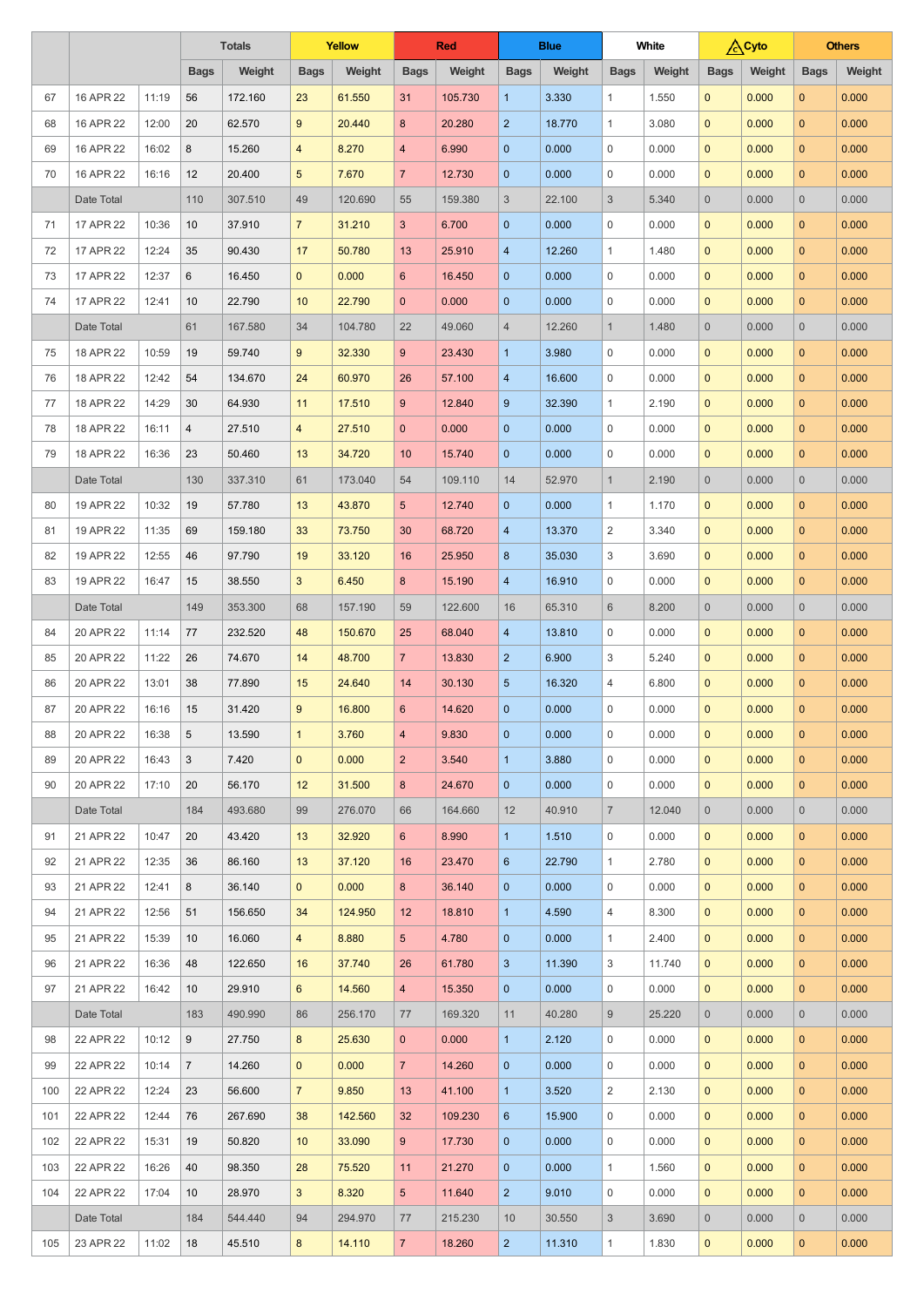|     |               |       | <b>Totals</b>  |         | <b>Yellow</b>  |         | <b>Red</b>      |         | <b>Blue</b>     |        | <b>White</b>     |        | <b>Cyto</b>    |        |                | <b>Others</b> |
|-----|---------------|-------|----------------|---------|----------------|---------|-----------------|---------|-----------------|--------|------------------|--------|----------------|--------|----------------|---------------|
|     |               |       | <b>Bags</b>    | Weight  | <b>Bags</b>    | Weight  | <b>Bags</b>     | Weight  | <b>Bags</b>     | Weight | <b>Bags</b>      | Weight | <b>Bags</b>    | Weight | <b>Bags</b>    | Weight        |
| 106 | 23 APR 22     | 11:05 | 57             | 183.500 | 17             | 64.860  | 29              | 84.260  | 9               | 30.970 | $\overline{2}$   | 3.410  | $\mathbf{0}$   | 0.000  | $\overline{0}$ | 0.000         |
| 107 | 23 APR 22     | 11:26 | 81             | 264.890 | 35             | 136.400 | 40              | 94.540  | 6               | 33.950 | $\mathbf 0$      | 0.000  | $\mathbf{0}$   | 0.000  | $\mathbf{0}$   | 0.000         |
| 108 | 23 APR 22     | 15:07 | 11             | 22.830  | 3              | 10.850  | $6\overline{6}$ | 7.740   | $\mathbf{0}$    | 0.000  | 2                | 4.240  | $\mathbf{0}$   | 0.000  | $\overline{0}$ | 0.000         |
| 109 | 23 APR 22     | 16:54 | 10             | 13.400  | $\overline{4}$ | 6.410   | $6\overline{6}$ | 6.990   | $\mathbf{0}$    | 0.000  | $\mathbf 0$      | 0.000  | $\mathbf{0}$   | 0.000  | $\mathbf{0}$   | 0.000         |
|     | Date Total    |       | 177            | 530.130 | 67             | 232.630 | 88              | 211.790 | 17              | 76.230 | $\overline{5}$   | 9.480  | $\overline{0}$ | 0.000  | $\overline{0}$ | 0.000         |
| 110 | 24 APR 22     | 11:37 | 26             | 54.060  | 16             | 35.440  | $\overline{7}$  | 9.820   | $\overline{2}$  | 8.500  | $\mathbf{1}$     | 0.300  | $\mathbf{0}$   | 0.000  | $\overline{0}$ | 0.000         |
| 111 | 24 APR 22     | 12:00 | 34             | 103.760 | 12             | 24.870  | 7 <sup>7</sup>  | 20.370  | 15              | 58.520 | $\overline{0}$   | 0.000  | $\mathbf{0}$   | 0.000  | $\mathbf{0}$   | 0.000         |
| 112 | 24 APR 22     | 12:23 | 41             | 128.470 | 21             | 69.610  | 17              | 43.880  | $\mathbf{3}$    | 14.980 | $\overline{0}$   | 0.000  | $\mathbf{0}$   | 0.000  | $\overline{0}$ | 0.000         |
|     | Date Total    |       | 101            | 286.290 | 49             | 129.920 | 31              | 74.070  | 20              | 82.000 | $\mathbf{1}$     | 0.300  | $\overline{0}$ | 0.000  | $\overline{0}$ | 0.000         |
| 113 | 25 APR 22     | 10:44 | 13             | 29.970  | $\overline{7}$ | 17.880  | 5 <sup>5</sup>  | 8.600   | $\overline{1}$  | 3.490  | $\mathbf 0$      | 0.000  | $\mathbf{0}$   | 0.000  | $\mathbf{0}$   | 0.000         |
| 114 | 25 APR 22     | 11:46 | 34             | 95.180  | 10             | 25.910  | 13              | 33.490  | 10              | 33.510 | 1                | 2.270  | $\mathbf{0}$   | 0.000  | $\overline{0}$ | 0.000         |
| 115 | 25 APR 22     | 12:11 | 37             | 119.480 | 13             | 43.920  | 21              | 65.850  | $\overline{0}$  | 0.000  | 3                | 9.710  | $\mathbf{0}$   | 0.000  | $\mathbf{0}$   | 0.000         |
| 116 | 25 APR 22     | 15:40 | 17             | 28.800  | 9              | 17.680  | 5 <sup>5</sup>  | 5.090   | $\mathbf{1}$    | 2.840  | 2                | 3.190  | $\mathbf{0}$   | 0.000  | $\overline{0}$ | 0.000         |
| 117 | 25 APR 22     | 17:10 | 57             | 129.290 | 32             | 71.140  | 18              | 38.190  | $\overline{4}$  | 14.540 | 3                | 5.420  | $\mathbf{0}$   | 0.000  | $\mathbf{0}$   | 0.000         |
|     | Date Total    |       | 158            | 402.720 | 71             | 176.530 | 62              | 151.220 | 16              | 54.380 | 9                | 20.590 | $\overline{0}$ | 0.000  | $\overline{0}$ | 0.000         |
| 118 | 26 APR 22     | 11:16 | 21             | 50.910  | 11             | 34.580  | 9               | 14.360  | $\mathbf{1}$    | 1.970  | $\mathbf 0$      | 0.000  | $\mathbf{0}$   | 0.000  | $\mathbf{0}$   | 0.000         |
| 119 | 26 APR 22     | 11:47 | 44             | 113.660 | 16             | 35.870  | 25              | 68.650  | 3               | 9.140  | $\mathbf 0$      | 0.000  | $\mathbf{0}$   | 0.000  | $\overline{0}$ | 0.000         |
| 120 | 26 APR 22     | 12:24 | 70             | 218.830 | 32             | 100.920 | 34              | 88.370  | $\mathbf{3}$    | 27.580 | 1                | 1.960  | $\pmb{0}$      | 0.000  | $\mathbf{0}$   | 0.000         |
| 121 | 26 APR 22     | 16:46 | 21             | 42.690  | $\overline{7}$ | 15.380  | 10              | 17.280  | 4               | 10.030 | $\mathbf 0$      | 0.000  | $\mathbf{0}$   | 0.000  | $\mathbf{0}$   | 0.000         |
| 122 | 26 APR 22     | 16:51 | 16             | 39.440  | $6\phantom{1}$ | 10.690  | 9               | 24.680  | $\mathbf{1}$    | 4.070  | $\mathbf 0$      | 0.000  | $\mathbf{0}$   | 0.000  | $\mathbf{0}$   | 0.000         |
|     | Date Total    |       | 172            | 465.530 | 72             | 197.440 | 87              | 213.340 | 12              | 52.790 | $\mathbf{1}$     | 1.960  | $\overline{0}$ | 0.000  | $\overline{0}$ | 0.000         |
| 123 | 27 APR 22     | 10:50 | 16             | 43.460  | 8              | 24.490  | 7 <sup>7</sup>  | 15.030  | $\overline{1}$  | 3.940  | $\overline{0}$   | 0.000  | $\overline{0}$ | 0.000  | $\overline{0}$ | 0.000         |
| 124 | 27 APR 22     | 10:59 | $\overline{7}$ | 11.260  | 3              | 7.030   | $\overline{4}$  | 4.230   | $\mathbf{0}$    | 0.000  | $\overline{0}$   | 0.000  | $\mathbf 0$    | 0.000  | $\overline{0}$ | 0.000         |
| 125 | 27 APR 22     | 12:22 | 40             | 97.890  | 16             | 47.420  | 16              | 26.620  | $\overline{7}$  | 21.620 | $\mathbf{1}$     | 2.230  | $\mathbf 0$    | 0.000  | $\mathbf{0}$   | 0.000         |
| 126 | 27 APR 22     | 15:51 | 16             | 37.730  | $\overline{7}$ | 21.650  | 8               | 13.420  | $\mathbf{1}$    | 2.660  | 0                | 0.000  | $\mathbf{0}$   | 0.000  | $\overline{0}$ | 0.000         |
| 127 | 27 APR 22     | 16:45 | 31             | 88.870  | 12             | 25.370  | 19              | 63.500  | $\overline{0}$  | 0.000  | $\mathbf 0$      | 0.000  | $\mathbf{0}$   | 0.000  | $\mathbf{0}$   | 0.000         |
| 128 | 27 APR 22     | 17:42 | 55             | 138.210 | 22             | 58.420  | 27              | 64.160  | 3               | 8.100  | 3                | 7.530  | $\mathbf{0}$   | 0.000  | $\mathbf{0}$   | 0.000         |
| 129 | 27 APR 22     | 17:50 | 19             | 36.630  | 14             | 31.450  | 5 <sup>5</sup>  | 5.180   | $\overline{0}$  | 0.000  | $\mathbf 0$      | 0.000  | $\mathbf{0}$   | 0.000  | $\mathbf{0}$   | 0.000         |
|     | Date Total    |       | 184            | 454.050 | 82             | 215.830 | 86              | 192.140 | 12              | 36.320 | $\overline{4}$   | 9.760  | $\overline{0}$ | 0.000  | $\overline{0}$ | 0.000         |
| 130 | 28 APR 22     | 10:35 | 29             | 54.590  | 15             | 30.080  | 10              | 15.710  | 2 <sup>2</sup>  | 6.860  | $\overline{2}$   | 1.940  | $\mathbf 0$    | 0.000  | $\mathbf{0}$   | 0.000         |
| 131 | 28 APR 22     | 11:40 | 52             | 110.430 | 23             | 41.580  | 20              | 43.230  | 9               | 25.620 | $\overline{0}$   | 0.000  | $\mathbf{0}$   | 0.000  | $\overline{0}$ | 0.000         |
| 132 | 28 APR 22     | 12:19 | $\mathbf{1}$   | 2.690   | $\mathbf{0}$   | 0.000   | 1 <sup>1</sup>  | 2.690   | $\mathbf{0}$    | 0.000  | $\mathbf 0$      | 0.000  | $\mathbf 0$    | 0.000  | $\mathbf{0}$   | 0.000         |
| 133 | 28 APR 22     | 12:31 | 55             | 123.600 | 18             | 38.860  | 33              | 70.040  | 3               | 12.430 | 1                | 2.270  | $\mathbf{0}$   | 0.000  | $\mathbf{0}$   | 0.000         |
| 134 | 28 APR 22     | 16:06 | 14             | 25.740  | 6              | 12.820  | 8               | 12.920  | $\overline{0}$  | 0.000  | $\mathbf 0$      | 0.000  | $\mathbf 0$    | 0.000  | $\mathbf{0}$   | 0.000         |
| 135 | 28 APR 22     | 17:00 | 45             | 96.490  | 26             | 61.960  | 14              | 19.120  | 3               | 10.880 | $\overline{2}$   | 4.530  | $\mathbf{0}$   | 0.000  | $\mathbf{0}$   | 0.000         |
|     | Date Total    |       | 196            | 413.540 | 88             | 185.300 | 86              | 163.710 | 17              | 55.790 | $\overline{5}$   | 8.740  | $\overline{0}$ | 0.000  | $\overline{0}$ | 0.000         |
|     | 136 29 APR 22 | 10:40 | 19             | 44.250  | $11 -$         | 23.710  | 7 <sup>7</sup>  | 18.470  | 1 <sup>1</sup>  | 2.070  | $\overline{0}$   | 0.000  | $\overline{0}$ | 0.000  | $\overline{0}$ | 0.000         |
| 137 | 29 APR 22     | 11:03 | 39             | 81.520  | 18             | 37.230  | 13              | 22.000  | 7 <sup>1</sup>  | 21.300 | $\mathbf{1}$     | 0.990  | $\overline{0}$ | 0.000  | $\overline{0}$ | 0.000         |
| 138 | 29 APR 22     | 14:44 | 42             | 91.010  | 18             | 41.530  | 21              | 40.810  | 2 <sup>2</sup>  | 7.060  | $\mathbf{1}$     | 1.610  | $\overline{0}$ | 0.000  | $\overline{0}$ | 0.000         |
| 139 | 29 APR 22     | 15:35 | 10             | 18.000  | 2 <sup>1</sup> | 3.030   | 7 <sup>7</sup>  | 11.910  | $\mathbf{1}$    | 3.060  | $\mathbf 0$      | 0.000  | $\overline{0}$ | 0.000  | $\overline{0}$ | 0.000         |
| 140 | 29 APR 22     | 17:12 | 63             | 172.090 | 37             | 101.180 | 20              | 38.840  | $5\phantom{.0}$ | 30.140 | 1                | 1.930  | $\overline{0}$ | 0.000  | $\overline{0}$ | 0.000         |
| 141 | 29 APR 22     | 17:17 | $\overline{7}$ | 17.870  | $\overline{4}$ | 12.870  | 3 <sup>2</sup>  | 5.000   | $\overline{0}$  | 0.000  | $\mathbf 0$      | 0.000  | $\overline{0}$ | 0.000  | $\mathbf{0}$   | 0.000         |
|     | Date Total    |       | 180            | 424.740 | 90             | 219.550 | 71              | 137.030 | 16              | 63.630 | $\mathbf{3}$     | 4.530  | $\overline{0}$ | 0.000  | $\overline{0}$ | 0.000         |
| 142 | 30 APR 22     | 11:12 | 30             | 56.620  | 20             | 41.080  | 9               | 13.350  | $\mathbf{1}$    | 2.190  | $\mathbf 0$      | 0.000  | $\overline{0}$ | 0.000  | $\overline{0}$ | 0.000         |
| 143 | 30 APR 22     | 14:15 | 55             | 123.060 | 21             | 39.810  | 17              | 32.780  | 14              | 43.490 | 3                | 6.980  | $\overline{0}$ | 0.000  | $\overline{0}$ | 0.000         |
| 144 | 30 APR 22     | 14:32 | 69             | 194.910 | 39             | 131.180 | 25              | 43.770  | $\overline{5}$  | 19.960 | $\boldsymbol{0}$ | 0.000  | $\mathbf 0$    | 0.000  | $\mathbf{0}$   | 0.000         |